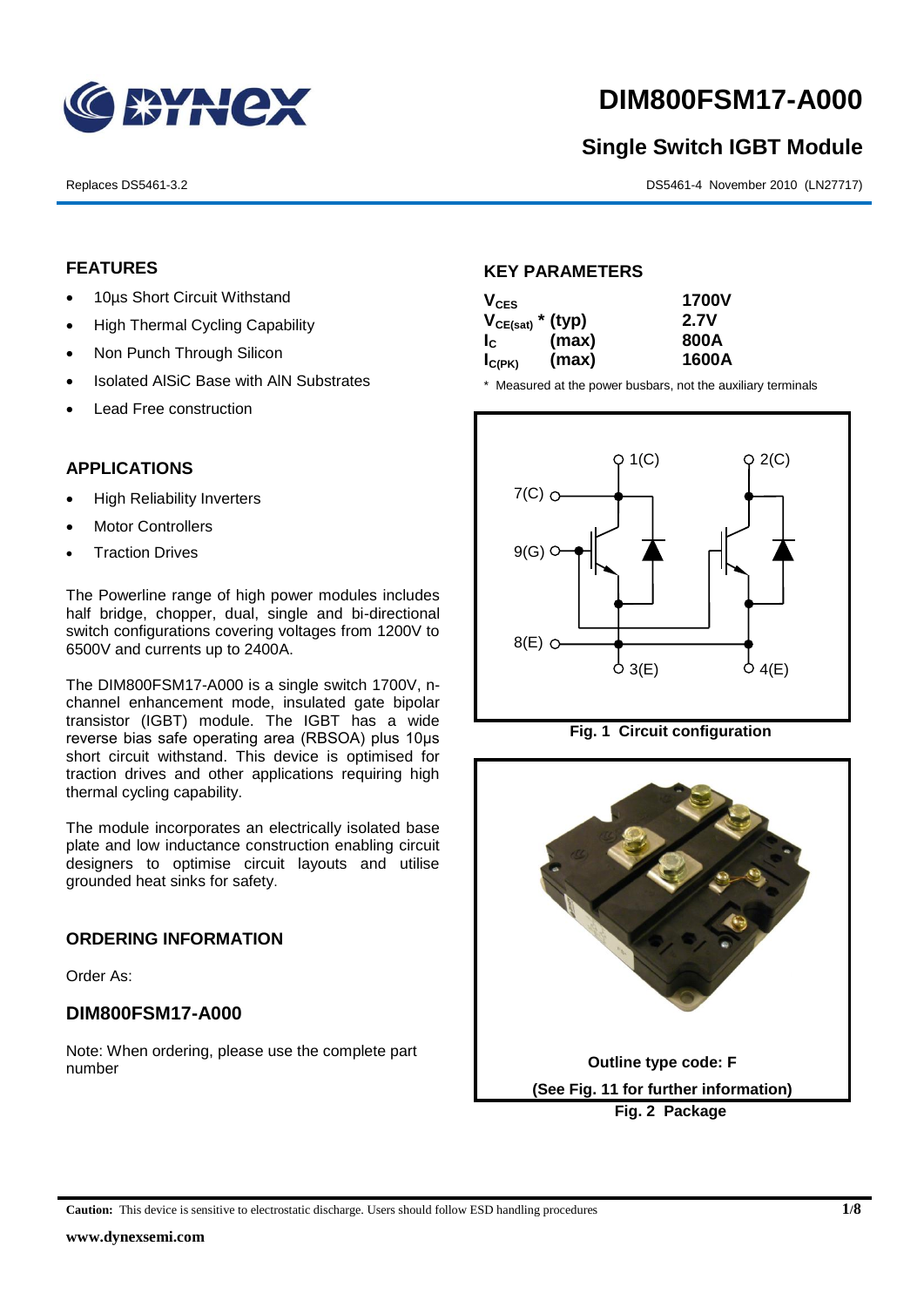## **ABSOLUTE MAXIMUM RATINGS**

Stresses above those listed under 'Absolute Maximum Ratings' may cause permanent damage to the device. In extreme conditions, as with all semiconductors, this may include potentially hazardous rupture of the package. Appropriate safety precautions should always be followed. Exposure to Absolute Maximum Ratings may affect device reliability.

#### **Tcase = 25°C unless stated otherwise**

| Symbol            | <b>Parameter</b>                  | <b>Test Conditions</b>                                   |      | <b>Units</b> |
|-------------------|-----------------------------------|----------------------------------------------------------|------|--------------|
| $V_{CES}$         | Collector-emitter voltage         | $V_{GF} = 0V$                                            | 1700 | V            |
| $V_{GES}$         | Gate-emitter voltage              |                                                          | ±20  | V            |
| $I_{\rm C}$       | Continuous collector current      | $T_{\text{case}} = 75^{\circ}C$                          | 800  | A            |
| $I_{C(PK)}$       | Peak collector current            | 1ms, $T_{\text{case}} = 115^{\circ}$ C                   | 1600 | A            |
| $P_{\text{max}}$  | Max. transistor power dissipation | $T_{\text{case}} = 25^{\circ}C$ , $T_i = 150^{\circ}C$   | 6940 | W            |
| $I^2t$            | Diode $I^2t$ value                | $V_R = 0$ , $t_p = 10$ ms, $T_i = 125$ °C                | 120  | $kA^2s$      |
| V <sub>isol</sub> | Isolation voltage - per module    | Commoned terminals to base plate.<br>AC RMS, 1 min, 50Hz | 4000 | V            |
| $Q_{PD}$          | Partial discharge - per module    | IEC1287, $V_1$ = 1800V, $V_2$ = 1300V, 50Hz RMS          | 10   | рC           |

#### **THERMAL AND MECHANICAL RATINGS**

| Internal insulation material:     | AIN              |
|-----------------------------------|------------------|
| Baseplate material:               | <b>AISiC</b>     |
| Creepage distance:                | 20 <sub>mm</sub> |
| Clearance:                        | 10 <sub>mm</sub> |
| CTI (Comparative Tracking Index): | 350              |

| Symbol           | <b>Parameter</b>                                      | <b>Test Conditions</b>                        | Min   | Typ. | Max            | <b>Units</b>    |
|------------------|-------------------------------------------------------|-----------------------------------------------|-------|------|----------------|-----------------|
| $R_{th(j-c)}$    | Thermal resistance - transistor                       | Continuous dissipation -<br>junction to case  |       |      | 18             | °C/kW           |
| $R_{th(i-c)}$    | Thermal resistance - diode                            | Continuous dissipation -<br>junction to case  |       |      | 40             | °C/kW           |
| $R_{th(c-h)}$    | Thermal resistance -<br>case to heatsink (per module) | Mounting torque 5Nm<br>(with mounting grease) |       |      | 8              | °C/kW           |
| $T_i$            | Junction temperature                                  | Transistor                                    |       | ۰    | 150            | $\rm ^{\circ}C$ |
|                  |                                                       | Diode                                         |       |      | 125            | $\rm ^{\circ}C$ |
| $T_{\text{stg}}$ | Storage temperature range                             | $\overline{\phantom{a}}$                      | $-40$ |      | 125            | $^{\circ}C$     |
|                  |                                                       | Mounting - M6                                 |       |      | 5              | <b>Nm</b>       |
|                  | Screw torque                                          | Electrical connections - M4                   |       |      | $\overline{2}$ | N <sub>m</sub>  |
|                  |                                                       | Electrical connections - M8                   |       |      | 10             | <b>Nm</b>       |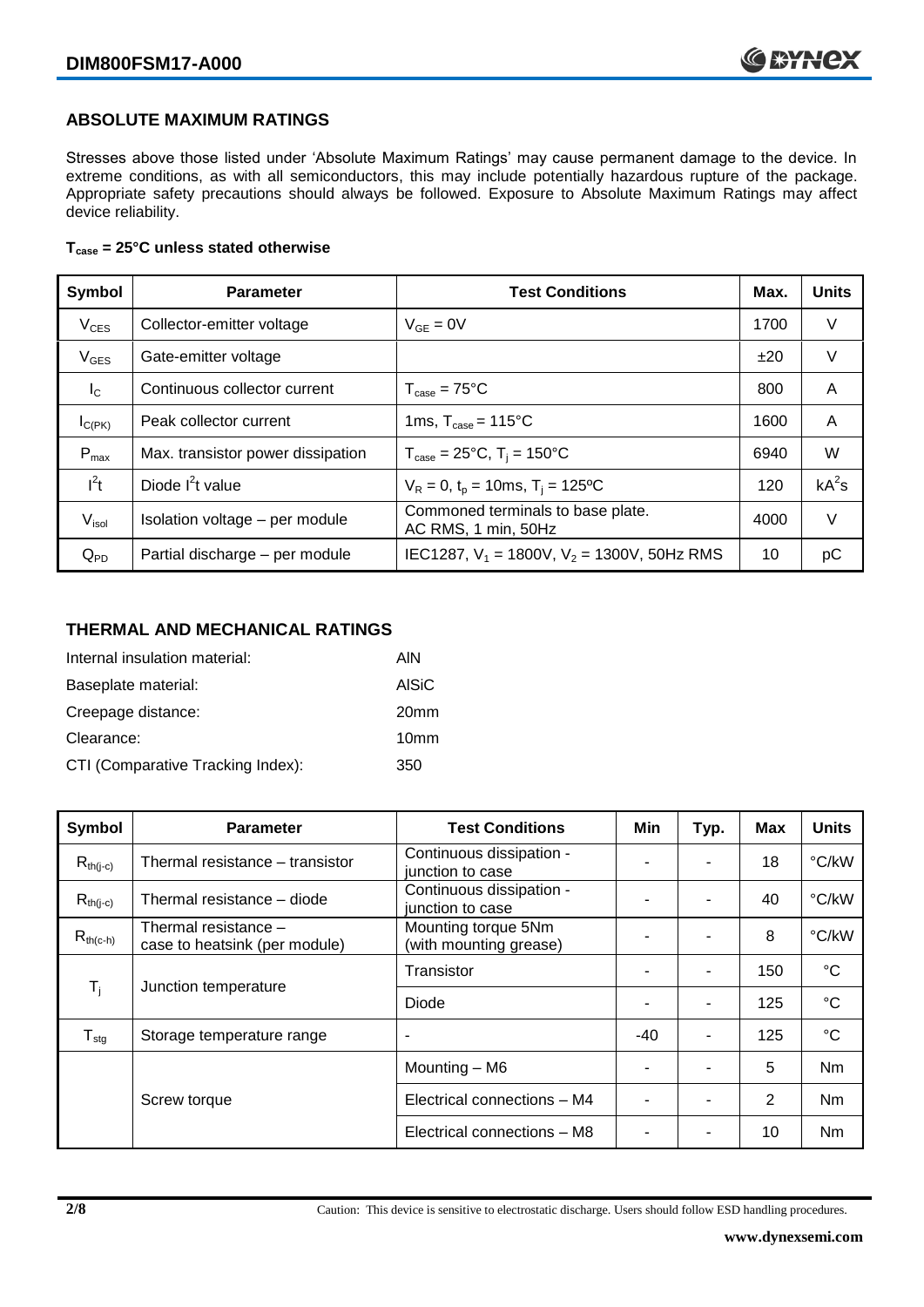# **ELECTRICAL CHARACTERISTICS**

#### **Tcase = 25°C unless stated otherwise.**

| Symbol             | <b>Parameter</b>                       | <b>Test Conditions</b>                                                                                                                           | Min | <b>Typ</b> | <b>Max</b> | <b>Units</b> |
|--------------------|----------------------------------------|--------------------------------------------------------------------------------------------------------------------------------------------------|-----|------------|------------|--------------|
|                    | Collector cut-off current              | $V_{GE} = 0V$ , $V_{CE} = V_{CES}$                                                                                                               |     |            | 1          | mA           |
| $I_{CES}$          |                                        | $V_{CF} = 0V$ , $V_{CF} = V_{CES}$ , $T_{case} = 125^{\circ}C$                                                                                   |     |            | 25         | mA           |
| $I_{\text{GES}}$   | Gate leakage current                   | $V_{GF} = \pm 20V$ , $V_{CE} = 0V$                                                                                                               |     |            | 4          | μA           |
| $V_{GE(TH)}$       | Gate threshold voltage                 | $I_C = 40mA$ , $V_{GF} = V_{CF}$                                                                                                                 | 4.5 | 5.5        | 6.5        | $\vee$       |
|                    | Collector-emitter                      | $V_{GE} = 15V$ , $I_C = 800A$                                                                                                                    |     | 2.7        | 3.2        | $\vee$       |
| $V_{CE(sat)}$      | saturation voltage                     | $V_{GE}$ = 15V, $I_C$ = 800A, T <sub>i</sub> = 125°C                                                                                             |     | 3.4        | 4.0        | $\vee$       |
| $I_F$              | Diode forward current                  | DC                                                                                                                                               |     |            | 800        | A            |
| $I_{FM}$           | Diode maximum forward current          | $t_p = 1$ ms                                                                                                                                     |     |            | 1600       | A            |
| $V_F$ <sup>†</sup> | Diode forward voltage                  | $I_F = 800A$                                                                                                                                     |     | 2.2        | 2.5        | $\vee$       |
|                    |                                        | $I_F = 800A$ , $T_i = 125^{\circ}C$                                                                                                              |     | 2.3        | 2.6        | $\vee$       |
| $C_{\text{ies}}$   | Input capacitance                      | $V_{CF} = 25V$ , $V_{GF} = 0V$ , f = 1MHz                                                                                                        |     | 60         |            | nF           |
| $Q_g$              | Gate charge                            | ±15V                                                                                                                                             |     | 9          |            | μC           |
| $C_{res}$          | Reverse transfer capacitance           | $V_{CE} = 25V$ , $V_{GE} = 0V$ , f = 1MHz                                                                                                        |     |            |            | nF           |
| $L_M$              | Module inductance                      |                                                                                                                                                  |     | 20         |            | nH           |
| $R_{INT}$          | Internal transistor resistance         |                                                                                                                                                  |     | 270        |            | $\mu\Omega$  |
| SC <sub>Data</sub> | Short circuit current, I <sub>SC</sub> | $T_i = 125$ °C, $V_{CC} = 1000V$<br>$t_p \le 10 \mu s$ , $V_{GE} \le 15 V$<br>$V_{CE \text{ (max)}} = V_{CES} - L^* \times dl/dt$<br>IEC 60747-9 |     | 3200       |            | A            |

#### **Note:**

 $\dagger$  Measured at the power busbars, not the auxiliary terminals

 $\check{}$  L is the circuit inductance +  $L_M$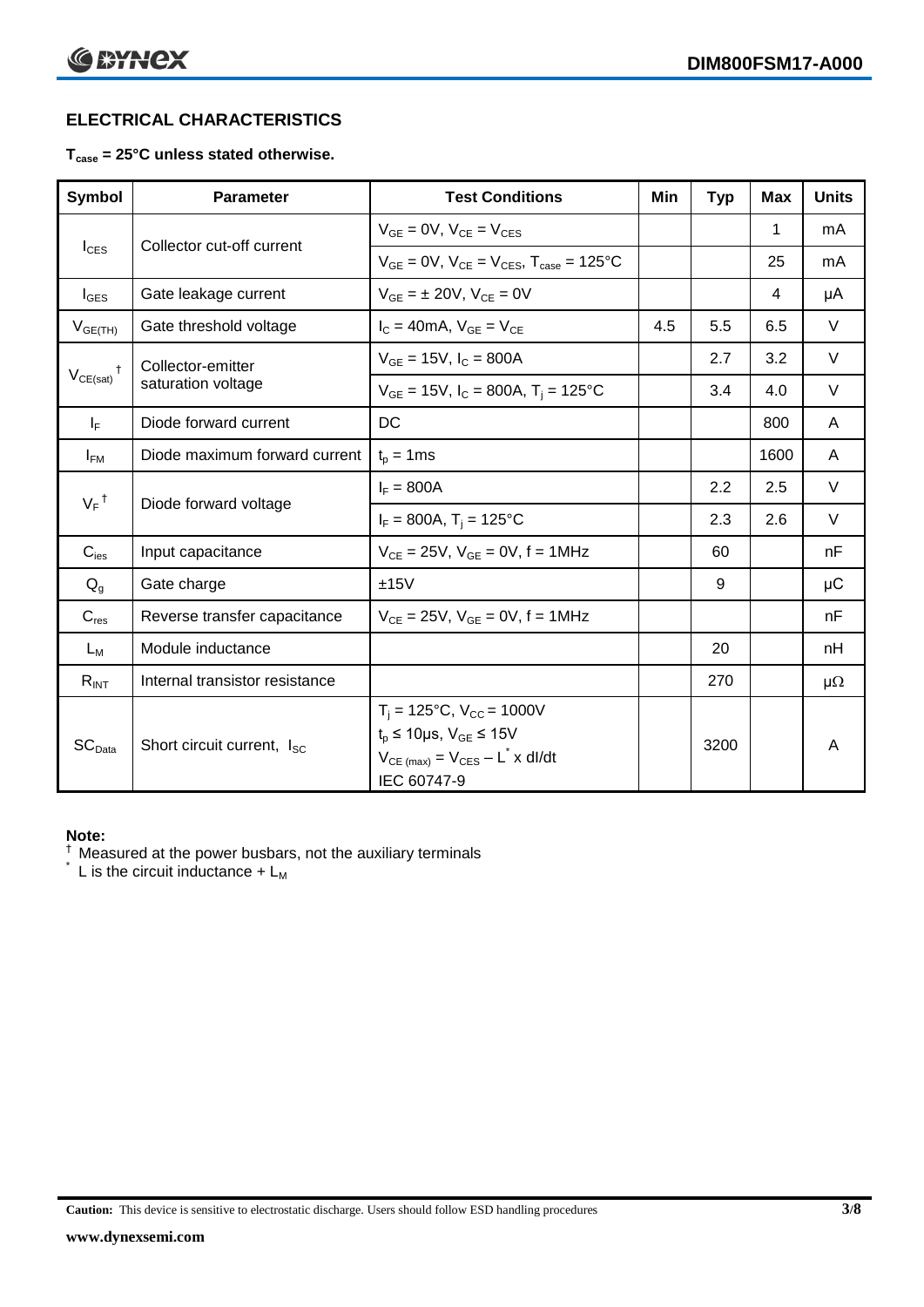# **ELECTRICAL CHARACTERISTICS**

**Tcase = 25°C unless stated otherwise**

| Symbol              | <b>Parameter</b>                              | <b>Test Conditions</b>                       | Min | Typ. | <b>Max</b> | <b>Units</b> |
|---------------------|-----------------------------------------------|----------------------------------------------|-----|------|------------|--------------|
| $t_{d(\text{off})}$ | Turn-off delay time                           |                                              |     | 1250 |            | ns           |
| $t_{f}$             | Fall time                                     | $I_c = 800A$<br>$V_{GF} = \pm 15V$           |     | 170  |            | ns           |
| $E_{\mathsf{OFF}}$  | Turn-off energy loss                          | $V_{CF} = 900V$                              |     | 230  |            | mJ           |
| $t_{d(on)}$         | Turn-on delay time                            | $R_{G(ON)} = 2.2\Omega$                      |     | 250  |            | ns           |
| $t_{r}$             | Rise time                                     | $R_{G(OFF)} = 2.2\Omega$<br>$L_s \sim 100hH$ |     | 250  |            | ns           |
| $E_{ON}$            | Turn-on energy loss                           |                                              |     | 220  |            | mJ           |
| $Q_{rr}$            | Diode reverse recovery charge<br>$I_F = 800A$ |                                              |     | 200  |            | μC           |
| $I_{rr}$            | Diode reverse recovery current                | $V_{CE}$ = 900V                              |     | 460  |            | A            |
| $E_{rec}$           | Diode reverse recovery energy                 | $dl_F/dt = 4000A/\mu s$                      |     | 130  |            | mJ           |

#### **Tcase = 125°C unless stated otherwise**

| Symbol              | <b>Parameter</b>               | <b>Test Conditions</b>                                                  | Min | Typ. | <b>Max</b> | <b>Units</b> |
|---------------------|--------------------------------|-------------------------------------------------------------------------|-----|------|------------|--------------|
| $t_{d(\text{off})}$ | Turn-off delay time            |                                                                         |     | 1500 |            | ns           |
| $t_{f}$             | Fall time                      | $I_{C} = 800A$<br>$V_{GF} = \pm 15V$                                    |     | 200  |            | ns           |
| $E_{OFF}$           | Turn-off energy loss           | $V_{CF} = 900V$                                                         |     | 360  |            | mJ           |
| $t_{d(on)}$         | Turn-on delay time             | $R_{G(ON)} = 2.2\Omega$<br>$R_{G(OFF)} = 2.2\Omega$<br>$L_s \sim 100nH$ |     | 400  |            | ns           |
| $t_{r}$             | Rise time                      |                                                                         |     | 250  |            | ns           |
| $E_{ON}$            | Turn-on energy loss            |                                                                         |     | 340  |            | mJ           |
| $Q_{rr}$            | Diode reverse recovery charge  | $I_F = 800A$                                                            |     | 330  |            | μC           |
| $I_{rr}$            | Diode reverse recovery current | $V_{CF} = 900V$                                                         |     | 530  |            | A            |
| $E_{rec}$           | Diode reverse recovery energy  | $dl_F/dt = 4000A/\mu s$                                                 |     | 200  |            | mJ           |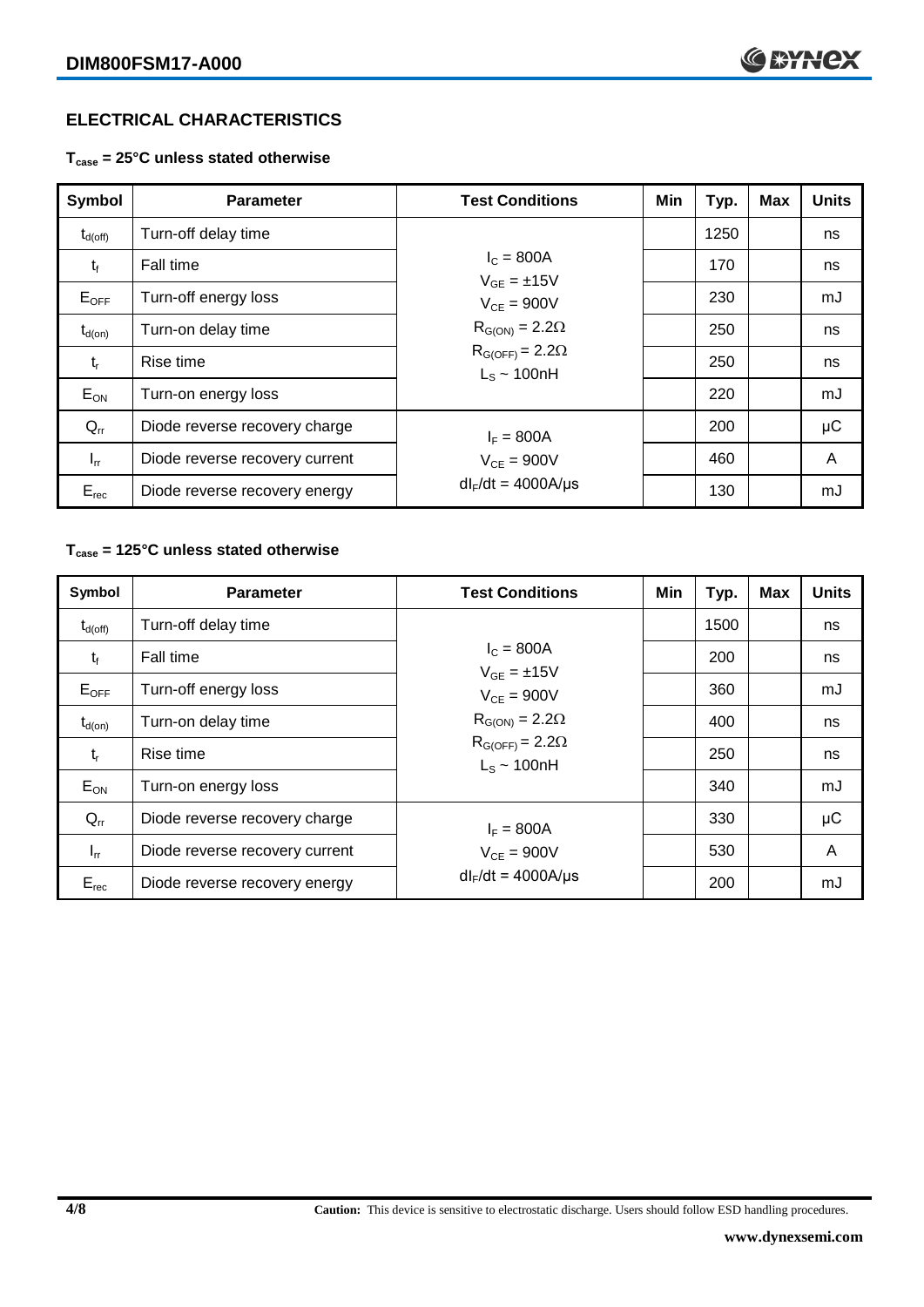

**Caution:** This device is sensitive to electrostatic discharge. Users should follow ESD handling procedures **5/8**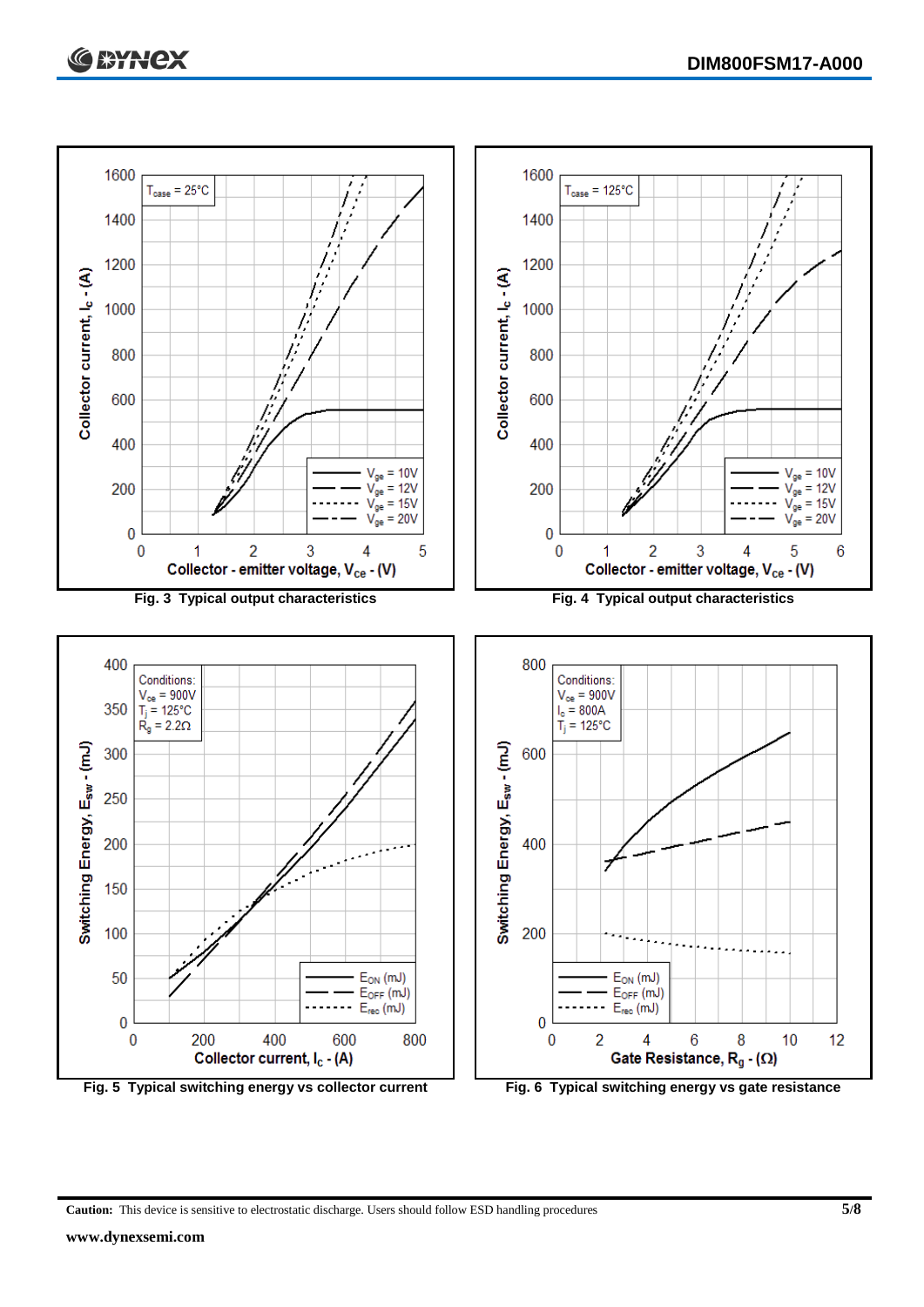

**6/8 Caution:** This device is sensitive to electrostatic discharge. Users should follow ESD handling procedures.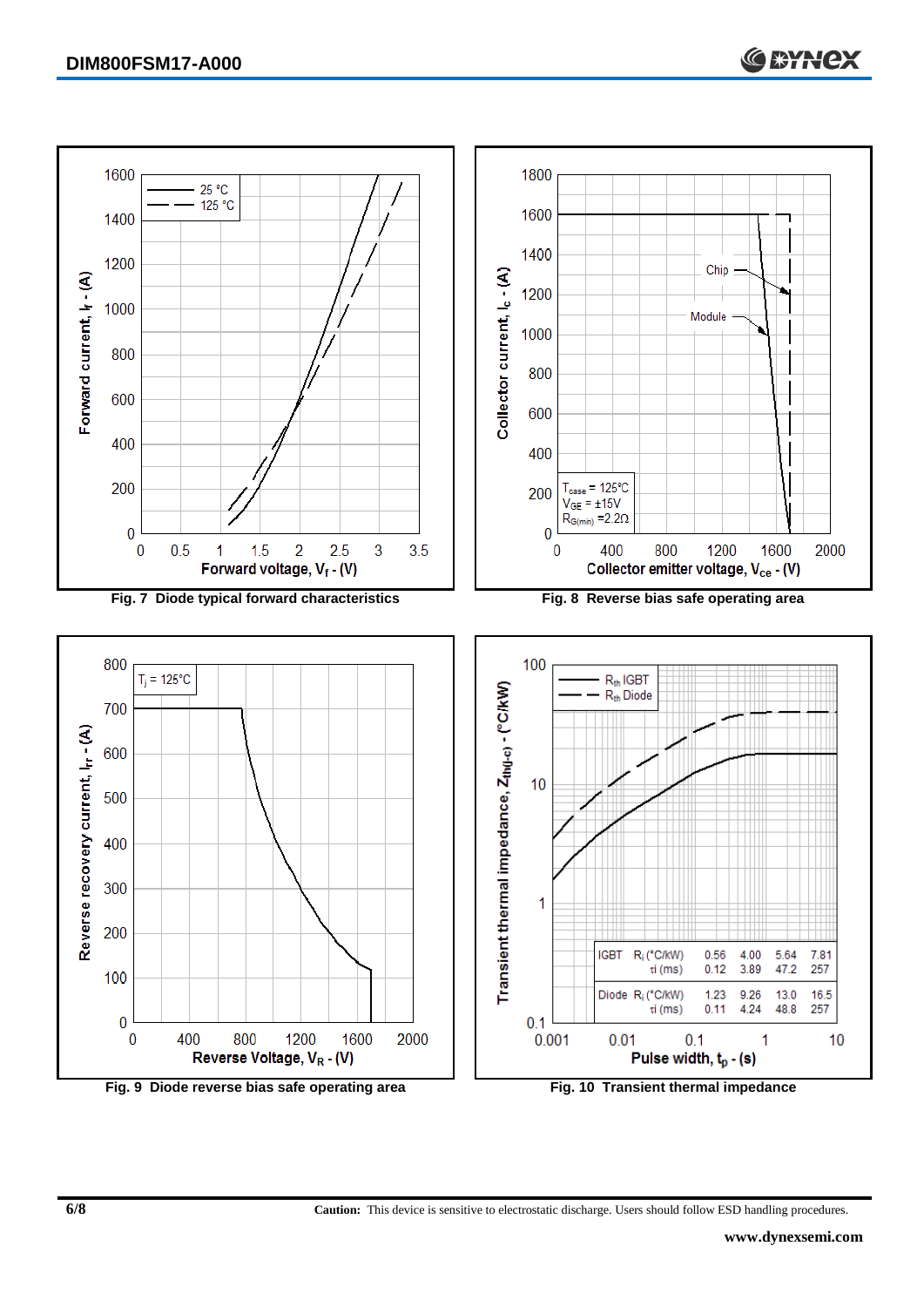



#### **PACKAGE DETAILS**

For further package information, please visit our website or contact Customer Services. All dimensions in mm, unless stated otherwise. **DO NOT SCALE.**



**Caution:** This device is sensitive to electrostatic discharge. Users should follow ESD handling procedures **7/8**